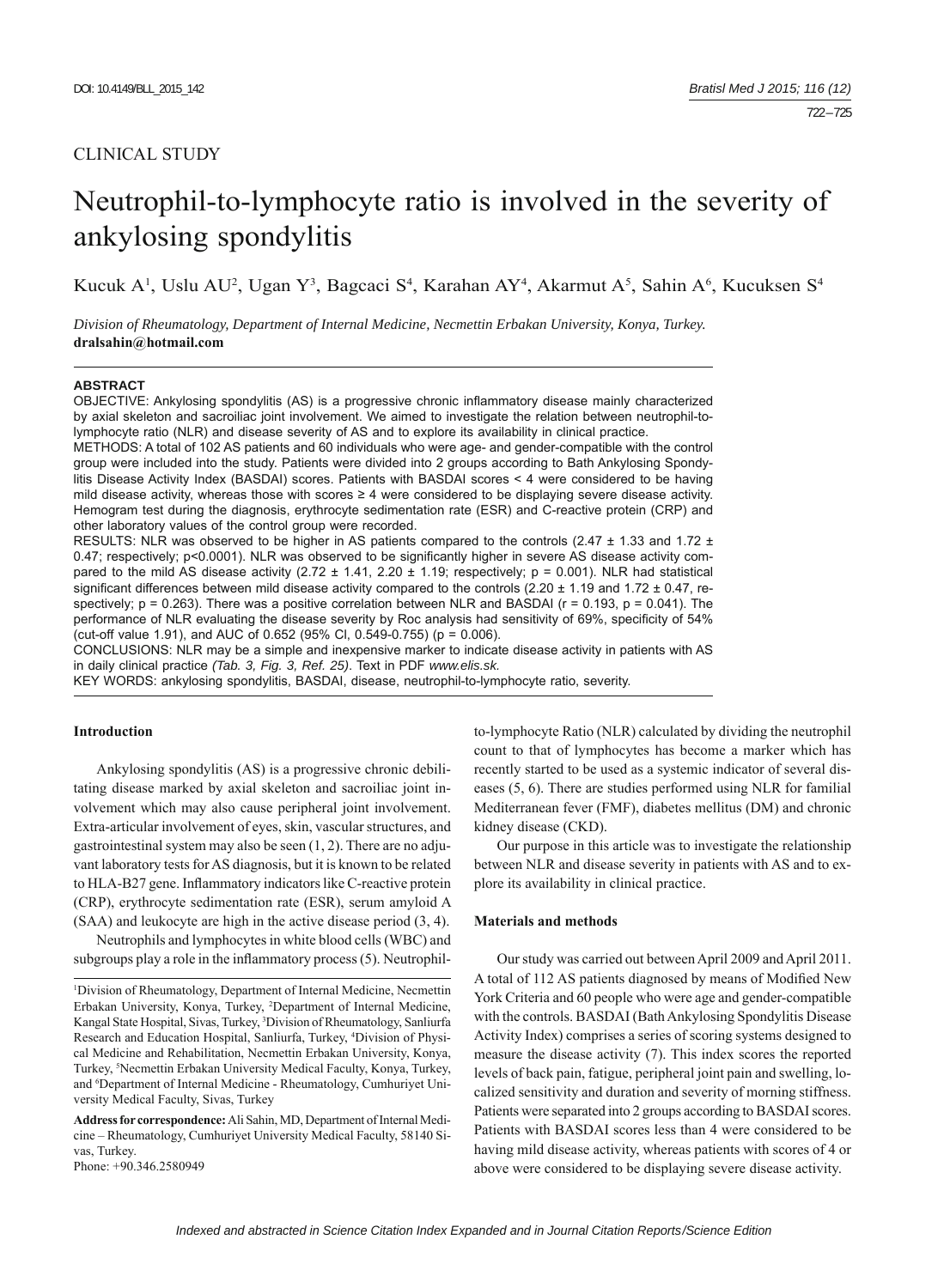

**Fig. 1. Comparison of the Neutrophil-to-Lymphocyte Ratio of the groups.**



**Fig. 2. The correlation between NLR and BASDAI.**

The healthy subjects for control group were obtained from hospital records. File and archive records were reviewed and parameters included in the hemogram test during the diagnosis, while inflammatory markers such as ESR and CRP and laboratory values of the controls were recorded. People with immune deficiency, hypertension, diabetes mellitus, acute and/or chronic infection, and coronary artery disease, as well as those with history of malignancy or suspected malignancy, steroid therapy or smoking were excluded from the study. The study protocol was granted by the local ethics committee and was in accordance with the Declaration of Helsinki.

#### *Statistical analysis*

The Statistical Package for Social Sciences for Windows 14.0 (SPSS, Inc, Chicago, USA) was used for statistical analyses. Continuous variables were presented as mean  $\pm$  standard deviation, mean while categorical variables were indicated as number

**Tab. 2. Comparison of laboratory parameters of the groups.**

(n) and percent (%). Variables meeting the parametric assumptions were assessed using *t*-test and one-sided ANOVA test in independent groups, Tukey HSD test was used in the inter-group post-hoc evaluation, while categorical variables were reviewed by chi-square test. Pearson correlation analysis was carried out to test the correlation of the data. The comparison of sensitivity and specificity was evaluated by ROC curve graphics. A p value  $\leq 0.05$  was accepted as significant.

#### **Results**

No significant difference was observed for age and gender characteristics of patients and controls (Tab. 1). On diagnosis, mean age of patients was  $30.2 \pm 10.6$  years. Mean duration of disease was  $8.2 \pm 8.0$  years. NLR was observed to be higher in AS patients compared to the controls  $(2.47 \pm 1.33 \text{ and } 1.72 \pm 0.47)$ , respectively; p < 0.0001). Demographic and laboratory data of patients and controls are presented in Table 1.

NLR was observed to be significantly higher in severe AS disease activity compared to that in mild AS disease activity (2.72  $\pm$ 1.41,  $2.20 \pm 1.19$ , respectively;  $p = 0.001$ ). NLR differed statistically significantly between the mild disease activity and controls  $(2.20 \pm 1.19 \text{ and } 1.72 \pm 0.47 \text{ respectively}; p = 0.263)$ . NLR was also observed to be significantly higher in severe disease activity compared to the controls  $(2.72 \pm 1.41$  and  $1.72 \pm 0.47$ , respectively; p < 0.0001) (Fig. 1, Tab. 2). Other laboratory data for mild disease activity, severe disease activity, and controls are introduced in Table 2.

No correlation was observed between NLR and age, age at diagnosis, and duration of the disease. There was a positive cor-

**Tab. 1. Demographic and laboratory characteristics of AS patients and controls.**

|                         | Patients            | Controls            | p value  |
|-------------------------|---------------------|---------------------|----------|
|                         | $(n=112)$           | $(n=60)$            |          |
| Age, years              | $38.4 \pm 11.4$     | $35.4 \pm 9.5$      | 0.075    |
| Male/Female, $n$ $(\%)$ | 84 (72.4)/32 (27.6) | 35 (58.3)/25 (41.7) | 0.063    |
| Hb(g/dL)                | 13.68±1.77          | $14.57 \pm 1.46$    | 0.001    |
| Plt $(x10^9/L)$         | 295.74 ± 83.39      | $266.00\pm63.77$    | 0.010    |
| WBC $(x109/L)$          | $8.60 \pm 2.41$     | $6.82 \pm 1.17$     | < 0.0001 |
| Neu, $x10^9/L$          | $5.22 \pm 2.11$     | $3.82 \pm 0.94$     | < 0.0001 |
| Lym, $x10^9/L$          | $2.49 \pm 1.16$     | $2.23 \pm 0.52$     | 0.052    |
| ESR, mm/h               | $26.03 \pm 23.39$   | $6.88{\pm}4.63$     | < 0.0001 |
| CRP, mg/L               | 17.78±22.72         | $2.77 \pm 1.60$     | < 0.0001 |
| NLR, %                  | $2.47 \pm 1.33$     | $1.72 \pm 0.47$     | < 0.0001 |

Data smean ± SD, Hb: Hemoglobin, Plt: platelets, WBC: white blood cells, Neu: neutrophils, Lym: lymphocytes, ESR: erythrocyte sedimentation rate, CRP: C-reactive protein, NLR: neutrophil-to-lymphocyte ratio.

| $\ldots$       |                                                    |                                                      |                        |               |             |  |  |
|----------------|----------------------------------------------------|------------------------------------------------------|------------------------|---------------|-------------|--|--|
|                | AS patients with mild<br>disease activity $(n=47)$ | AS patients with severe<br>disease activity $(n=65)$ | Controls<br>$(n = 60)$ | $p^{1}$ value | $p^2$ value |  |  |
| WBC, $x10^9/L$ | $8.16 \pm 2.01$                                    | $8.81 \pm 2.67$                                      | $7.01 \pm 1.63$        | 0.120         | < 0.0001    |  |  |
| Neu, $x10^9/L$ | $4.58 \pm 1.83$                                    | $5.63 \pm 2.24$                                      | $3.94 \pm 1.27$        | 0.001         | < 0.0001    |  |  |
| Lym, $x10^9/L$ | $2.70 \pm 1.52$                                    | $2.30\pm0.73$                                        | $2.45 \pm 0.60$        | 0.033         | 0.946       |  |  |
| ESR, mm/h      | 24.38±23.75                                        | $28.04 \pm 23.36$                                    | $7.28 \pm 6.40$        | 0.278         | < 0.0001    |  |  |
| CRP, mg/L      | 15.98±24.47                                        | $22.40 \pm 22.89$                                    | $3.77 \pm 2.71$        | 0.213         | < 0.0001    |  |  |
| NLR, %         | $2.20 \pm 1.19$                                    | $2.72 \pm 1.41$                                      | $1.64 \pm 0.53$        | 0.001         | < 0.0001    |  |  |

Data as mean ± SD, WBC: wWhite blood cells, Neu: neutrophils, Lym: lymphocytes, ESR: erythrocyte sedimentation rate, CRP: C-reactive protein, NLR: neutrophil-tolymphocyte ratio. p<sup>1</sup>value: p value of comparison between mild disease activity with AS and severe disease activity with AS. p<sup>2</sup>value: p value of comparison between mild disease activity with AS and controls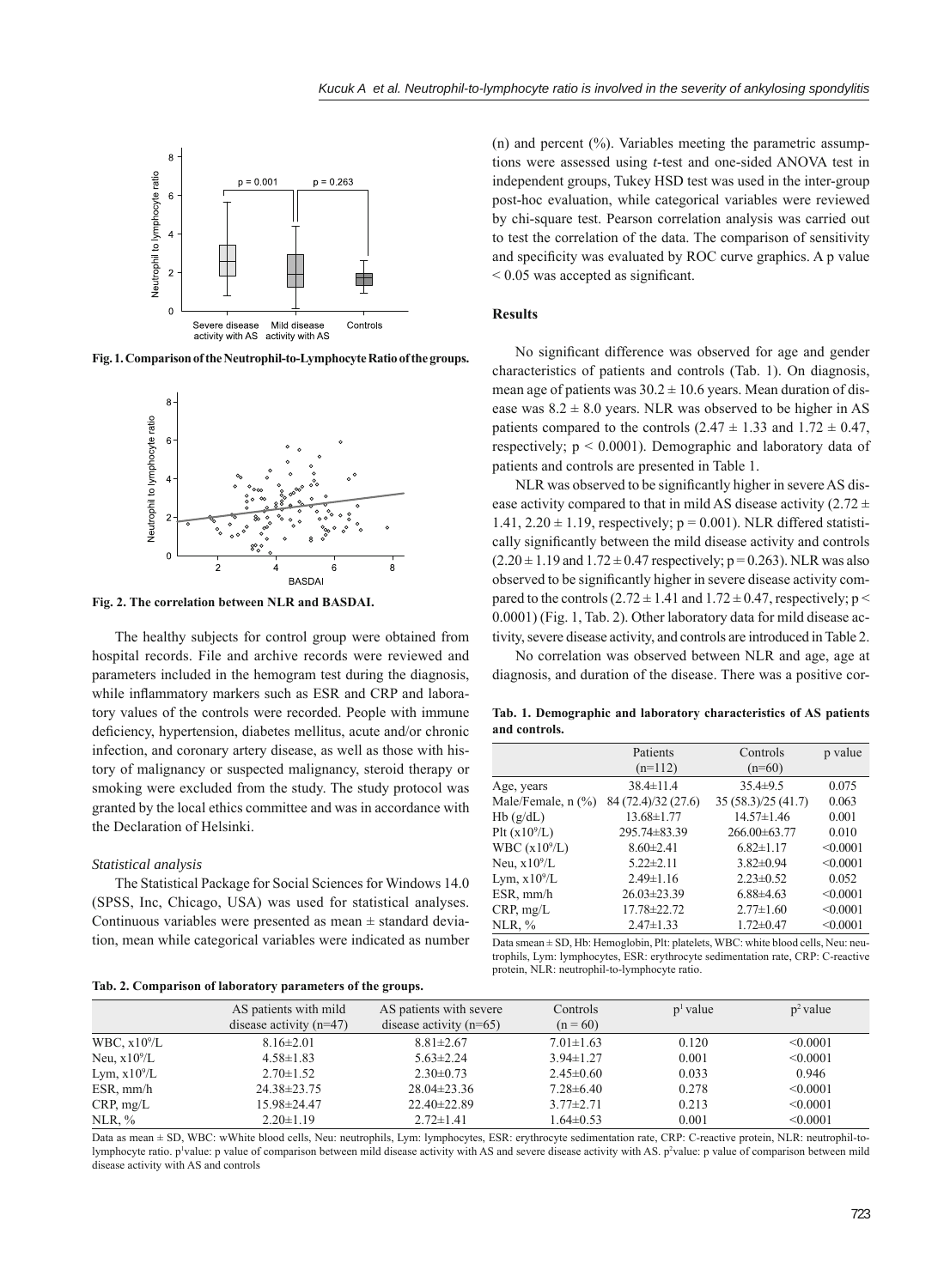722 – 725

Tab. 3. Evaluation of NLR, BASDAI and other inflammatory markers **in AS patients.**

| NLR. | <b>BASDAI</b> | WBC.  | <b>CRP</b> | ESR   |
|------|---------------|-------|------------|-------|
|      | score         |       |            |       |
| rs   | 0.193         | 0.269 | 0.235      | 0.317 |
| P    | 0.041         | 0.004 | 0.013      | 0.001 |

BASDAI: Bath Ankylosing Spondylitis Disease Activity Index, WBC: wWhite blood cells, ESR: erythrocyte sedimentation rate, CRP: C-reactive protein, NLR:neutrophilto-lymphocyte ratio.

relation between NLR and BASDAI (Tab. 3, Fig. 2). The correlations between NLR and WBC, CRP and ESR are presented in Table 3. The performance of NLR in evaluating the severity of disease activity with Roc analysis was cut of 1.91, 69 % sensitivity, 54 % specificity, and AUC of 0.652 (95% Cl, 0.549-0.755) (p  $= 0.006$ ) (Fig. 3).

### **Discussion**

In this study, the relationship between the severity of disease according to BASDAI scoring system and the relationship between BASDAI and NLR were investigated. NLR was observed to be higher in patients with severe disease activity than in those with mild disease activity in terms of BASDAI scoring system. Also, it was found to be higher in patients with mild disease activity compared to the controls. In our study, NLR was assessed to be a parameter that can indicate the disease severity when the disease activity was evaluated in two categories in BASDAI scoring system.

Although varying between communities, the prevalence of ankylosing spondylitis (AS) in the general population is believed to be 0.5 %. The disease generally onsets in the 2nd or 3rd decade and is observed 2 to 3 times more frequently in males than in females (8, 9). Although its etiology and pathogenesis are not yet fully understood, the genetic predisposition, environmental factors, and bacterial antigens may contribute. HLA B27 and several other genes are believed to contribute to the pathogenesis (2, 8, 10). Due to the effects of HLA-B 27 on the immune system, the opinions center around the damage by host tissues, inflammation development and activation of cytokines (2, 11).

WBC subgroups play an active role in tissue damage, inflammation, cytokine production and in controlling this process. Stress, inflammation, and tissue damage result in an increase in neutrophil counts (6, 12). However, cortisol synthesis has a suppressive effect on lymphocytes. NLR has been included in the daily practice as a frequently used, simple and cheap inflammatory marker (13). Studies on NLR were focused on inflammation and amyloidosis in patients with FMF (14, 15), complications and relevance with disease control in patients with DM (16-19), and disease progression and relationship between cytokines and inflammatory markers like high-sensitivity C-reactive protein (hs-CRP) with CKD (20–22).

FMF is an auto-inflammatory, autosomal recessive disease accompanied by self-limiting attacks. The clinical course of the disease and complications indicate that not only is the disease not limited with episodes, it also involves chronic systemic inflammation. One of the most significant complications of the disease is amyloidosis secondary to systemic inflammation. Amyloidosis is more common



**Fig. 3. The Roc analysis of NLR.**

in patients with homozygous M694V mutation (14, 15). NLR was shown to be higher in FMF patients with amyloidosis (14) and with homozygous M694V mutation (15) compared to other patients.

Diabetes mellitus (DM) is a disease involving systemic inflammation observed with a decrease in insulin secretion and/ or impairment in plasma glucose after the resistance occurs in periphery. A study by Shiny et al (16) on patients with DM, subjects with impaired glucose tolerance (IGT) and normal glucose tolerance (NGT) reported that NLR was higher in DM patients compared to subjects with IGT, and higher in subjects with IGT compared to subjects with NGT. The control of plasma glucose had a significant place in DM patients. HbA1c was included in parameters used in the treatment during the follow-up. In their study with DM patients, Sefil et al (17) divided the patients with DM into two groups, namely those with  $HbA1c \leq 7$  (regulated DM) and >7 (non-regulated DM). NLR was reported to be higher in HbA1c > 7 patients compared to HbA1c  $\leq$  7 patients. A relationship between HbA1c and NLR was shown in the same study. The occurrence of free oxygen radicals, cytokines, vascular damage, and endothelium dysfunction play a role in the development of complications. Microvascular and macrovascular complications may develop in patients with DM following chronic systemic inflammation. Öztürk et al (18) indicated that NLR was higher in DM patients with microvascular complications compared to those with no complications. Renal involvement which may be observed during the clinical course of the disease manifests with albumin excretion in urine. This was a significant marker of renal and extra-renal prognosis. Afsar's study (19) showed that NLR was associated with albumin secretion in urine in patients with DM.

Chronic kidney disease (CKD) is a proof of systemic inflammation when complications in the clinical course are taken into account. In their study consisting of patients in the stage of predialysis, peritoneal dialysis, hemodialysis, and a healthy control group, Okyay et al (20) reported that NLR was higher in all three groups compared to the healthy control group. Again in the same study, they have demonstrated a correlation between interleukin-6 and hs-CRP. In their recent study on patients with renal impairment, Turkmen et al (21) reported a correlation between NLR and tumor necrosis factor alpha. In a study carried out on patients with stage 4